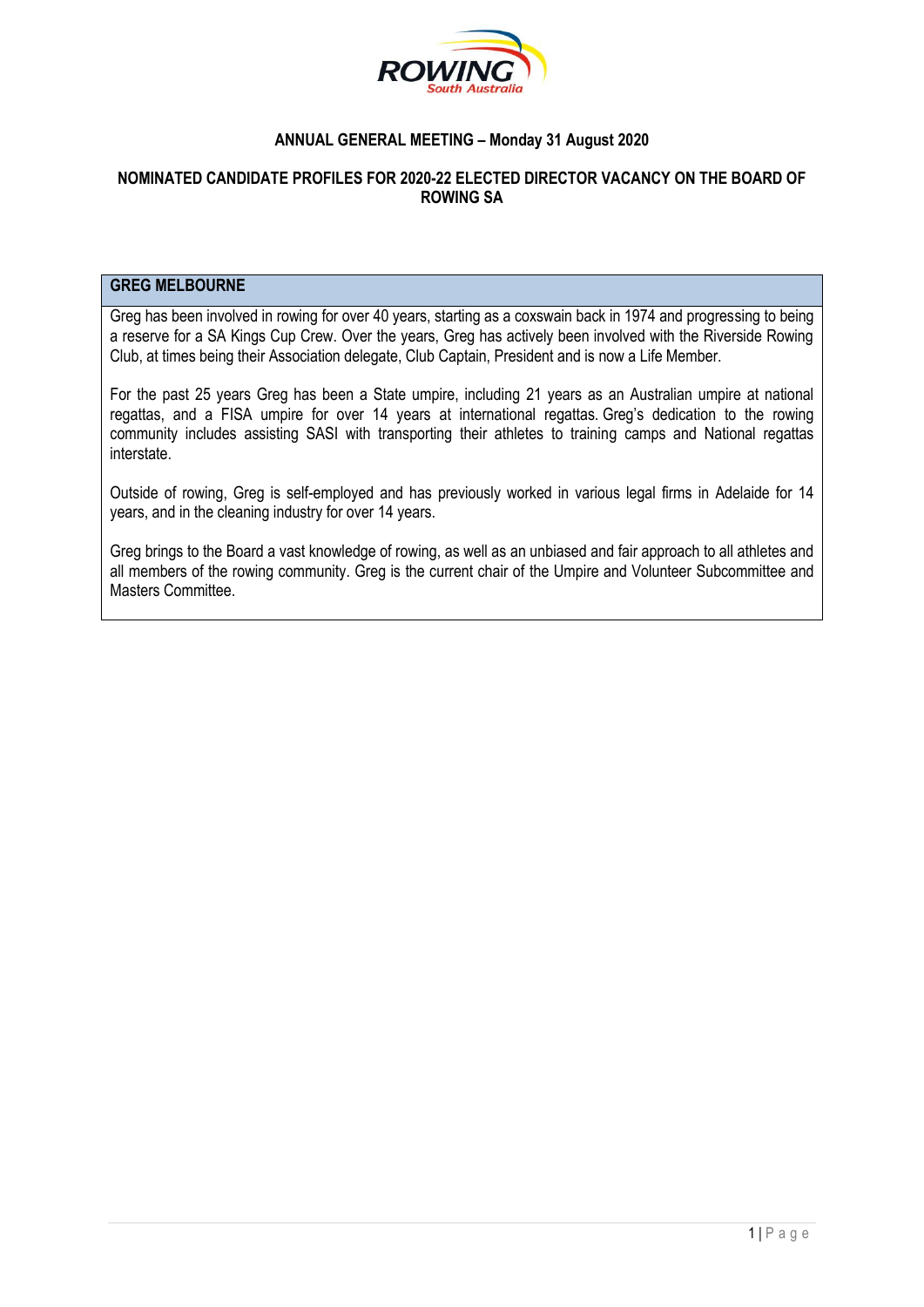

# **CHRISTINA FIRTH**

I began my involvement in rowing at Scotch College in 1978 where I was part of the winning Head of the River crew in the inaugural year of Girl's Events. I followed up with another win in 1979.

I rediscovered the sport again when my daughter began rowing in 2009 and am currently an active masters rower with Phoenix Rowing Club, having represented South Australia in the Women's State Team in 2014, 2015, 2019 and 2020.

I worked for Rowing SA for over 3 years from 2009 to 2012 as Regatta Operations / Finance Manager during which time I helped run the Award winning Australian Rowing Championships in 2011.

I have had over 30 years' experience in Office, Business & Financial Management including Bookkeeping, working in various industries. I have also had experience being on numerous committees past and present which include Secretary - Adelaide Hills Dressage Club, Secretary - Dressage Club of SA, Vice President - Equestrian SA Dressage Council and currently Secretary/Treasurer of Phoenix Rowing Club.

My business and committee experience has resulted in an ability to find practical solutions to complex problems and to steer a middle course between differing and competing opinions and objectives. The key qualities I would bring to the Rowing SA board include a close knowledge of the Rowing SA business as well as the relationship with Rowing Australia.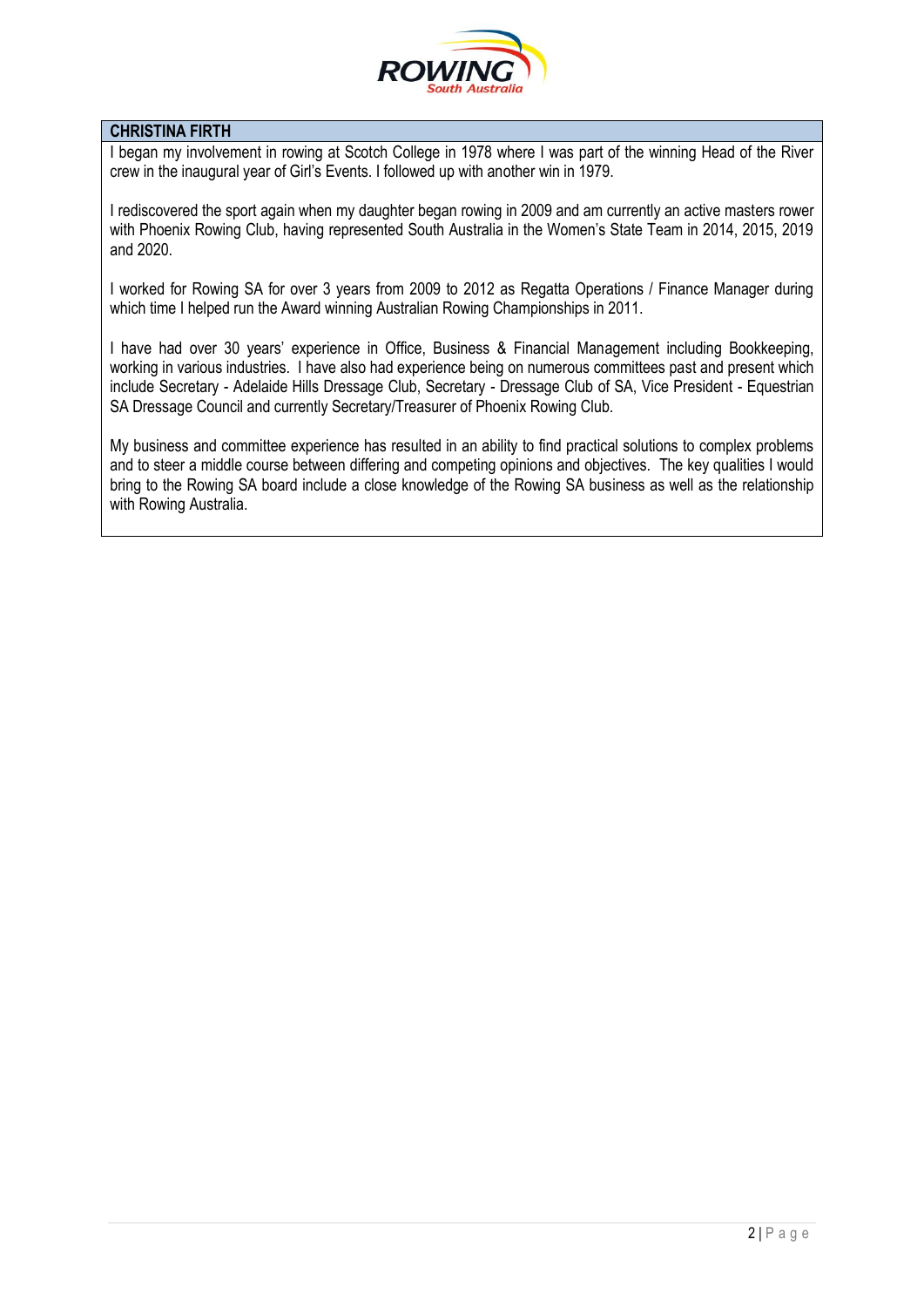

# **DR GREG KEENE**

# Personal Rowing history

- Pulteney Grammar School oarsman  $2^{nd}$  8 (won HofR) and 1st 8 two years ( $2^{nd}$  in HofR both times)
- Rowed St Marks College 8 three years (stroked winning 8 one of those years) Intercollege rowing.

Rowing Coaching history

- Coached PGS junior crews three years (won HofR 2 times)
- Coached PGS Open Light Weight 4 two years (won HofR 1 time)
- Coached PGS 1<sup>st</sup> 8 one year (won the first HofR race at new West Lakes 1977- undefeated season)

#### Business history

- Founder of Sportsmed and Sportsmed Hospital: now largest sports medicine/specialist/hospital complex in Australia. Extensive commercial experience in developing and setting up the unique and complex business systems successfully underpinning that organization and other family businesses.
- Currently practicing as a specialist knee surgeon at sportsmed.
- Experience with international teaching young surgeons.
- Significant experience in commercial property development.

### Board and Committee Experience

- Previous Board member of SCIG Hospitals, Sportsmed (Dep Chair), Pulteney Grammar (prev. Chair).
- Multiple previous Professional Organization committee positions covering Finance, Governance, Marketing, Standards and Building Development

## Current Rowing Involvement

- Chair Pulteney Boat Club Rowing Parents Committee
- Teenage daughter Lili rowing for Pulteney
- Wife Amanda rowing Torrens Rowing Club in Masters

#### Reason for Applying for Rowing SA Board Position

- Obviously from the above data I have a big love of rowing! I believe it to be the ultimate team sport which helps set young people up in life with great standards and motivation.
- I would like to give something back to the sport that did that for me and I have the time, motivation and board/business experience to help the Rowing SA Board and community achieve their goals of growing this great sport, especially at this difficult time for business and sport.
- Although I am senior in age, I believe I am still 'young in mind' and enjoy new challenges and working in good teams of like-minded people. I hope my age and experience is considered an asset.
- I am a Foundation Life Member of Rowing SA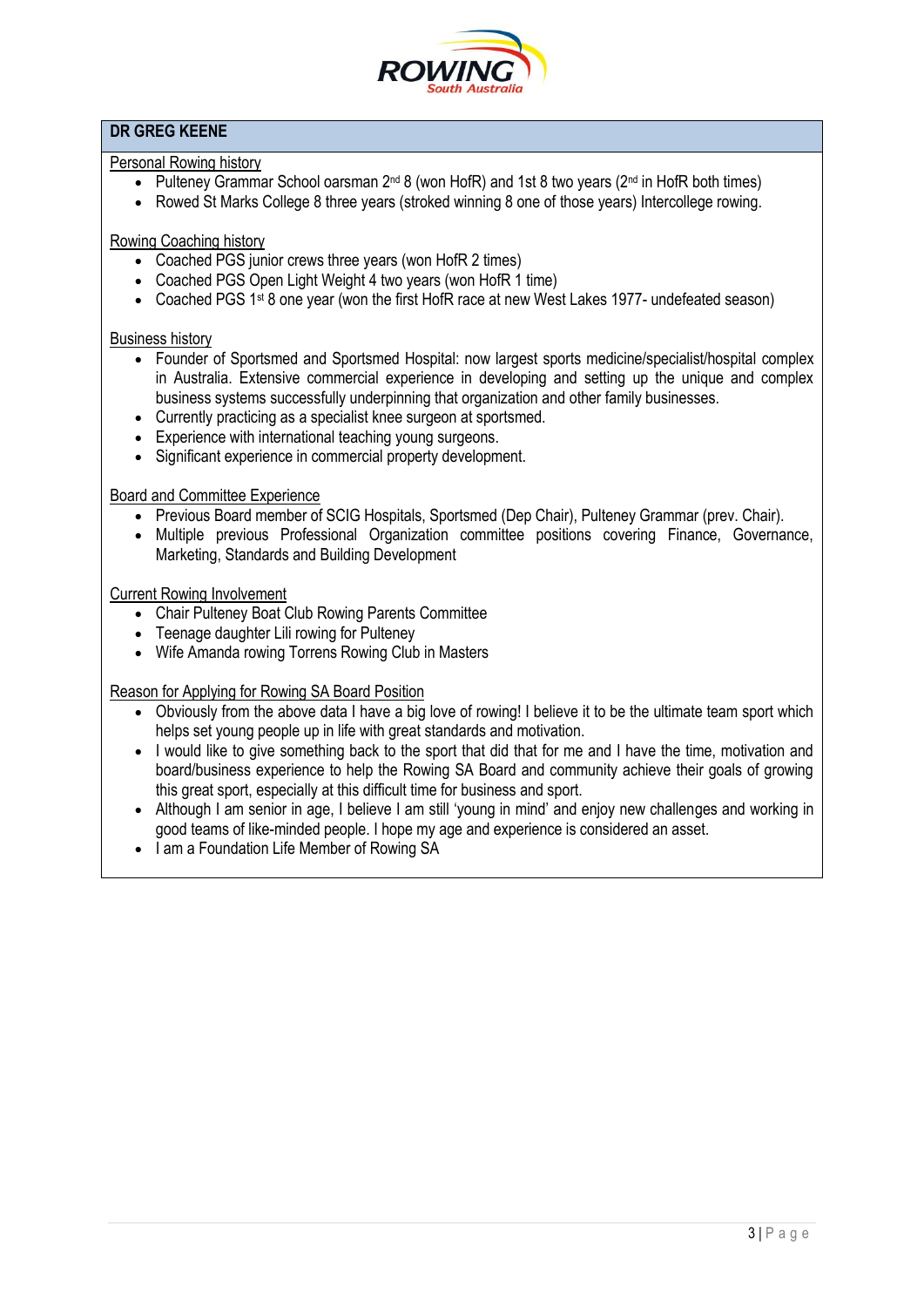

# **HENRIETTA SHEPHERD**

I wish to nominate for the position of Elected Director to the Board of Rowing SA Inc. My name is Heni (Henrietta) Shepherd. I have been involved in rowing for a long time, first as an international rower in the 80's (rowed for Hungary at multiple World Championships), then an Open and Masters competitor for Commercial Rowing Club in Brisbane, and most recently for Torrens Rowing Club (TRC).

The timeline of my involvement in rowing starting with the latest:

- from 1 July 2020 Member and Masters competitor of Phoenix Rowing Club
- 2019-2020 TRC Committee member
- 2004 current Member and Masters competitor of Torrens Rowing Club (TRC)
- 1990-2003 Member and Open & Masters competitor of Commercial Rowing Club in Brisbane
- 1981 1987 National team rower and representative of Hungary (Quad and Coxless Pair)

During the above times I've won multiple national and state championships titles in various boat categories.

On a professional side I am a qualified CPA (Certified Practising Accountant), my current employment is with Beach Energy Limited, an Adelaide-based listed resources company. Previously I worked for the SA and QLD Governments and The University of Adelaide in various finance departments and roles.

Due to the above experience I believe I can contribute greatly to the success of SA Rowing and its future by offering:

- Financial skills (budgeting, financial processes, financial statement preparation, donations, GST-related issues etc).
- Rowing experience at all levels : International, National, State and Club
- Rowing Committee experience
- Extensive connections within the rowing community